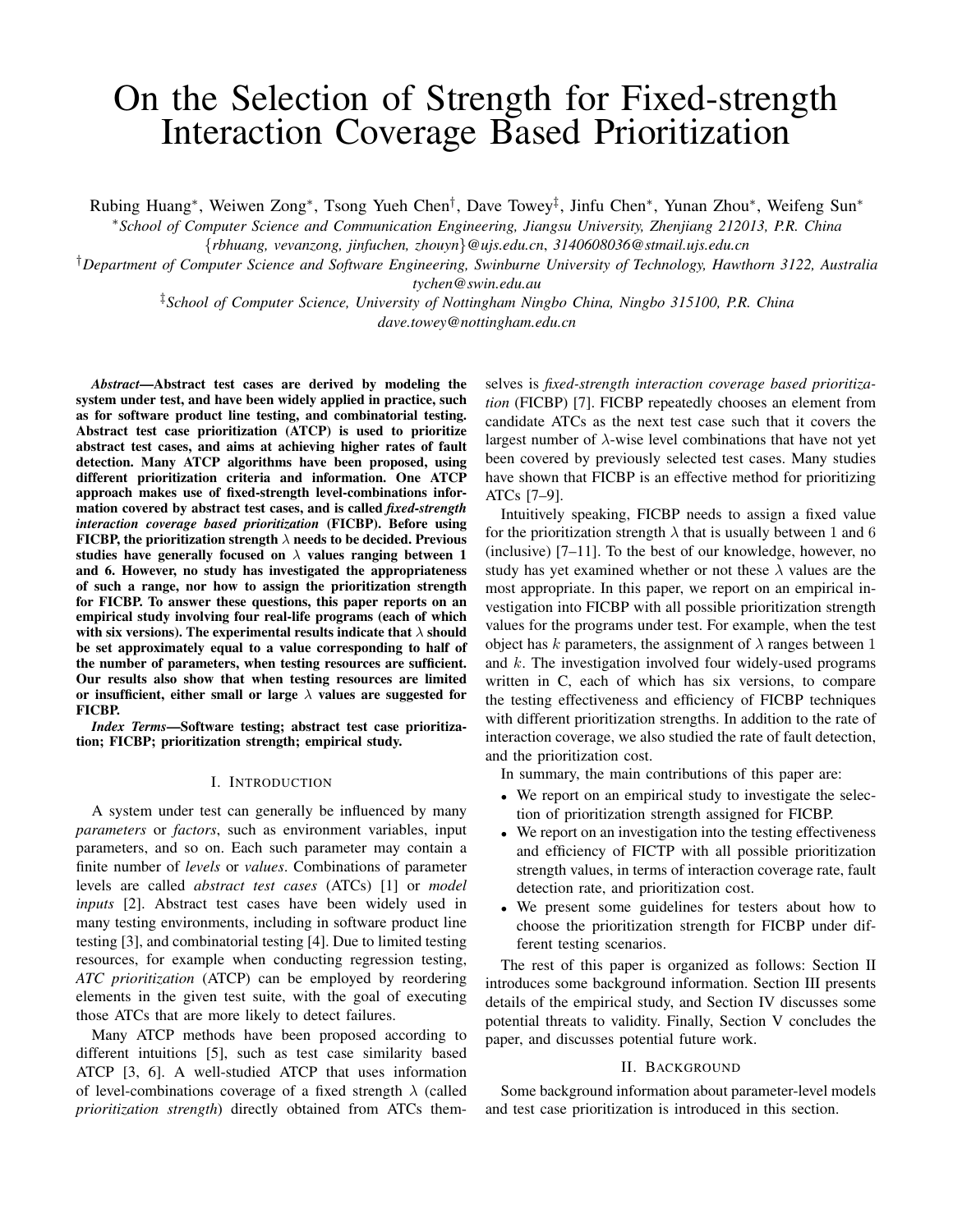## *A. Factor-Level Model*

The parameter-level model is used to model the system under test (SUT), describing information about the parameters and levels.

*Definition 1: A parameter-level model, Model*(*F, L, C*)*, is the model of the SUT, where*  $F = \{f_1, f_2, \dots, f_k\}$  *is the set of k impact parameters,*  $L = \{L_1, L_2, \cdots, L_k\}$  *is a set of k parameter-level sets such that each L<sup>i</sup> corresponds to each*  $f_i$  ( $i = 1, 2, \dots, k$ ), and C is a set of constraints among *different parameter levels.*

Since the specific levels of each parameter have no impact on the model, without loss of generality, we can use an abbreviated version of the model in this paper: *Model*( $|L_1||L_2| \cdots |L_k|$ , *C*).

*Definition 2: An abstract test case, denoted*  $(l_1, l_2, \cdots, l_k)$ *, is a k*-tuple, where  $l_i \in L_i$   $(i = 1, 2, \dots, k)$ .

An ATC is also a test case, but not a *concrete* one. An ATC is said to be *valid* if *C* is satisfied (*i.e.*, if all the model constraints are satisfied).

*Definition 3: A η-wise level combination is a η-tuple*  $φ =$  $(l_{i_1}, l_{i_2}, \cdots, l_{i_n})$ , where  $l_{i_j} \in V_{i_j}$   $(j = 1, 2, \cdots, \eta)$ ,  $1 \leq l_{i_1}$  $l_{i_2} < \cdots < l_{i_n} \leq k$ , and  $0 \leq \eta \leq k$ .

In general, a *η*-wise level combination is also called a *η*level schema [4], with  $\eta$  being the size of the combination. Similarly, a *η*-wise level combination is said to be valid if it satisfies all constraints in *C*. When  $\eta = k$ , a *η*-wise level combination is an ATC for the SUT. An ATC  $tc = (l_1, l_2, \dots, l_k)$ can cover a *η*-wise level combination  $\varphi = (l'_{i_1}, l'_{i_2}, \cdots, l'_{i_n}),$ if and only if for  $1 \leq j \leq \eta$ ,  $l_{i_j} = l'_{i_j}$ , *i.e.*, the levels of the parameter  $f_{i_j}$  are identical in *tc* and  $\varphi$ . Obviously, each ATC could cover  $C_k^n$   $\eta$ -wise level combinations. For ease of description, we define a term  $\Psi(\eta, tc)$  as the set of *η*-wise level combinations covered by the test case *tc*. Similarly, we define a term  $\Psi(\eta, T)$  as the set of  $\eta$ -wise level combinations covered by all test cases in *T*, *i.e.*,  $\Psi(\eta, T) = \bigcup_{t \in T} \Psi(\eta, tc)$ .

## *B. TCP and FICBP*

*Test case prioritization* (TCP) is used to schedule test cases in an order, so that, according to some criteria (*e.g.*, condition coverage), test cases with higher priority are executed as early as possible. A well-prioritized test suite may improve the likelihood of detecting faults faster, which can be very important when testing resources are limited. The problem of TCP can be defined as [12]:

*Definition 4: Given*  $(T, \Omega, g)$ *, where*  $T$  *is a set of test cases,* Ω *is the set of all prioritized test suites obtained by permuting test cases of T, and g is a function from a prioritized test suite to an award value, the problem of TCP is to find an*  $S \in \Omega$ *such that:*

$$
(\forall S') (S' \in \Omega) (S' \neq S) [g(S) \geq g(S')]. \tag{1}
$$

Applying TCP to ATCs is called *ATC Prioritization* (ATCP) [5]. The most well-studied ATCP algorithm is *fixedstrength interaction coverage based prioritization* (FICBP) [7], which greedily chooses each element as the next ATC such that it covers the largest number of *λ*-wise level combinations that

## Algorithm 1: FICBP algorithm.

| Input: $T$                                                            | $\triangleright$ Unordered ATCs              |
|-----------------------------------------------------------------------|----------------------------------------------|
| $\lambda$                                                             | $\triangleright$ Prioritization strength     |
| Output: $S$                                                           | $\triangleright$ Prioritized ATCs            |
| 1: $S \leftarrow \mathbb{R}$                                          |                                              |
| 2: while $( T  > 0)$ do                                               |                                              |
| 3:<br>if $( T  > 1)$ then                                             |                                              |
| Select $tc \in T$ , where $max( \Psi(1, tc)  \cup \Psi(1, S) )$<br>4: | $\triangleright$ take a random               |
| one in case of equality                                               |                                              |
| 5:<br>S.add(tc)                                                       |                                              |
| 6:<br>$T \leftarrow T \setminus \{tc\}$                               |                                              |
| 7:<br>else                                                            | $\triangleright$ T contains only one element |
| 8:<br>$S.add(te)$ , where $tc \in T$                                  |                                              |
| 9:<br>$T \leftarrow \emptyset$                                        |                                              |
| 10:<br>end if                                                         |                                              |
| $11:$ end while                                                       |                                              |
| 12: return $S$                                                        |                                              |
|                                                                       |                                              |

have not yet been covered by previously selected ATCs. The detailed information of FICBP is given in Algorithm 1.

An important aspect of the FICBP algorithm is that it is necessary to assign a value to the *prioritization strength* (*λ*) parameter in advance.

### III. EMPIRICAL STUDY

This section reports on an empirical study conducted to evaluate the testing effectiveness and efficiency of FICBP with different prioritization strengths.

#### *A. Research Questions*

The following two research questions motivated the empirical study.

RQ1: Which prioritization strength for FICBP results in the best testing effectiveness? The answer to this question will help us to decide which level of interaction coverage information to use for FICBP.

RQ2: How do the testers choose the appropriate prioritization strength for FICBP in different testing environments? The answer to this question will help us decide the most appropriate prioritization strength to use when facing different testing scenarios. Although it would obviously be very convenient if the cheapest level could deliver the most effective result, even if this is not the case, we would still like to know the best option to choose.

#### *B. Subject Programs and Test Suites*

We used four open-source programs (obtained from the GNU FTP server [13]) written in the C language: FLEX, GREP, SED, and GZIP. The FLEX program is a lexical analysis generator; GREP and SED are widely-used commandline tools for searching and processing text-matching regular expressions; and GZIP is a compression utility. Each program has six versions. These programs have been widely used in TCP research [2, 9, 12, 14, 15].

Table I presents details of the subject programs, including version number, year of release, size in uncommented lines of code (measured by cloc [16]), and the number of seeded faults. The table also includes the parameter-level model for each program (from Petke *et al.* [9]), and the number of ATCs. These test pools of ATCs are available from the Software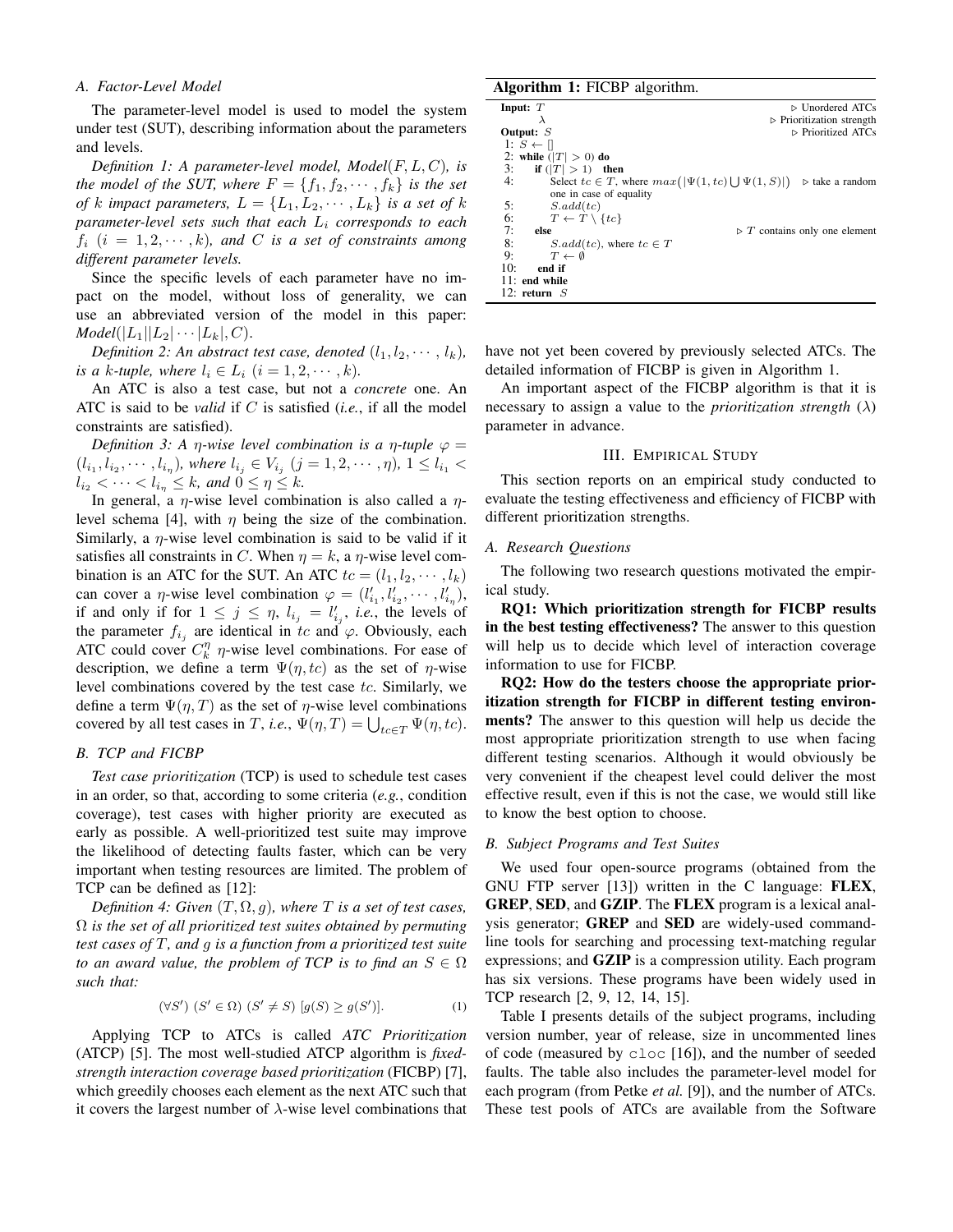TABLE I SUBJECT PROGRAMS

| Program     | <b>Factor-Level Model</b>                                                          | Test<br>Pool | <b>Information</b> | V0           | V1             | V <sub>2</sub> | V <sub>3</sub> | V <sub>4</sub> | V <sub>5</sub> |
|-------------|------------------------------------------------------------------------------------|--------------|--------------------|--------------|----------------|----------------|----------------|----------------|----------------|
| <b>FLEX</b> |                                                                                    |              | Version            | 2.4.3(1993)  | 2.4.7(1994)    | 2.5.1(1995)    | $2.5.2$ (1996) | 2.5.3(1996)    | 2.5.4(1997)    |
|             | $Model(2^{6}3^{2}5^{1}, \mathcal{C}_{1}),  \mathcal{C}_{1}  = 32$                  | 500          | LOC                | 8.959        | 9,470          | 12,231         | 12,249         | 12,370         | 12,366         |
|             |                                                                                    |              | #Faults            |              | 32             | 32             | 20             | 33             | 32             |
|             |                                                                                    |              | Version            | 2.0(1996)    | 2.2(1998)      | 2.3(1999)      | 2.4(1999)      | 2.5(2002)      | 2.7(2010)      |
|             | <b>GREP</b> $Model(2^{1}3^{3}4^{2}5^{1}6^{1}8^{1}, C_{2}),  \mathcal{C}_{2}  = 58$ | 440          | LOC                | 8.163        | 11.988         | 12.724         | 12,826         | 20,838         | 58,344         |
|             |                                                                                    |              | #Faults            |              | 56             | 58             | 54             | 58             | 59             |
| <b>SED</b>  |                                                                                    |              | Version            | 3.0.1 (1998) | $3.0.2$ (1998) | 4.0.6(2003)    | $4.0.8$ (2003) | 4.1.1(2004)    | 4.2(2009)      |
|             | $Model(2^73^14^16^110^1, \mathcal{C}_3),  \mathcal{C}_3  = 58$                     | 324          | LOC                | 7.790        | 7.793          | 18,545         | 18.687         | 21,743         | 26,466         |
|             |                                                                                    |              | #Faults            |              | 16             | 18             | 18             | 19             | 22             |
|             |                                                                                    |              | Version            | 1.0.7(1993)  | $1.1.2$ (1993) | $1.2.2$ (1993) | $1.2.3$ (1993) | 1.2.4(1993)    | 1.3(1999)      |
| <b>GZIP</b> | $Model(2^{13}3^1, C_4),  C_4  = 69$                                                | 159          | LOC                | 4.324        | 4,521          | 5.048          | 5.059          | 5.178          | 5,682          |
|             |                                                                                    |              | #Faults            |              | 8              | 8              |                |                |                |

Infrastructure Repository (SIR) [17]. Table I also shows the number of faults for each program based on mutation analysis [18], which were used by Henard *et al.* [2].

## *C. Results and Discussion*

This section presents some results from comparing the testing effectiveness and efficiency among the FICBP techniques with different prioritization strengths (*λ*). Based on the results, we also offer some guidelines for testers using FICBP to prioritize ATCs. For ease of presentation, the notation *λ*W is used to abbreviate FICBP with prioritization strength  $\lambda$  (for example, 4W represents the FICBP technique with  $\lambda = 4$ ).

*1) Efficacy Observations:* For the evaluation metrics of testing efficacy, we consider two widely-used metrics: (a) *Average Percentage of λ-wise Combinations Covered* (APCC) [9], and (b) *Average Percentage of Faults Detected* (APFD) [12]. Since the strength  $\lambda$  is a parameter required for APCC, in this paper we consider the average APCC values by considering *λ* values from 1 to 6, namely *Average APCC* (AvgAPCC) [19].

Figure 1 shows the effectiveness results of FICBPs with different prioritization strengths for programs FLEX, GREP, SED, and GZIP, respectively. Each program contains two subfigures: the first being the AvgAPCC results, and the second, APFD. Each box plot shows the mean (square in the box), median (line in the box), upper and lower quartile, and min/max AvgAPCC or APFD values for the prioritization technique. In each figure, the dashed line with squared points connects the mean values.

The experimental results show that different FICBP techniques have different performances for different subject programs. We next attempt to summarize some common observations from all subject programs.

*•* As the prioritization strength *λ* increases from 1 to *k* (the maximum number of parameters), the AvgAPCC results can generally be divided into three parts: increasing; fluctuating; and decreasing. Formally, two strengths can be considered the turning points  $\tau_1$  and  $\tau_2$ , where  $1 \leq \tau_1 \leq \tau_2 \leq k$ . This gives the three intervals corresponding to the three trends:  $[1, \tau_1]$ ,  $[\tau_1, \tau_2]$ , and [ $\tau_2, k$ ]. Considering two prioritization strengths  $\lambda_1, \lambda_2$  for FICBP, where  $1 \leq \lambda_1 < \lambda_2 \leq k$ , the following trends can be identified:

| $\left\{\n\begin{array}{ll}\n\lambda_1 W & \text{is worse than }\lambda_2 W, & \text{if } 1 \leq \lambda_1 < \lambda_2 \leq \tau_1; \\ \lambda_1 W & \text{is similar to }\lambda_2 W, & \text{if } \tau_1 \leq \lambda_1 < \lambda_2 \leq \tau_2;\n\end{array}\n\right.$ |     |
|---------------------------------------------------------------------------------------------------------------------------------------------------------------------------------------------------------------------------------------------------------------------------|-----|
|                                                                                                                                                                                                                                                                           | (2) |
| $\lambda_1 W$ is better than $\lambda_2 W$ , if $\tau_2 \leq \lambda_1 < \lambda_2 \leq k$ .                                                                                                                                                                              |     |

The values of  $\tau_1$  and  $\tau_2$  vary for different programs: With **GREP**, for example,  $\tau_1$  is equal to 4, and  $\tau_2$  is equal to 7; while for **SED**,  $\tau_1$  equals to 4, and  $\tau_2$  equals to 9.

- *•* The APFD situation is similar to that of AvgAPCC, with the following two differences:
	- Different turning points ( $\tau_1$  and  $\tau_2$  values) are obtained compared with AvgAPCC. For example, with **GREP**,  $\tau_1$  is equal to 3 while  $\tau_2$  is equal to 8. Generally speaking, the APFD  $[\tau_1, \tau_2]$  interval is larger than that in AvgAPCC, which means that the fluctuating trend represents a larger proportion of the entire interval [1*, k*].
	- Compared with AvgAPCC, the differences between highest and lowest APFDs appear less.

Figure 2 shows the ranking of the FICBP techniques with respect to the AvgAPCC and APFD, where each number represents the prioritization strength. Each subfigure in Figure 2 contains some hexagons: FICBP techniques with no significant difference (according to the *p*-values [20]) are in the same hexagon, and those with significant differences are in different hexagons. Additionally, the FICBPs with prioritization strengths from left to right become worse (as evaluated by the effect size  $\hat{A}_{12}$  measure [20]), regardless of whether they are in the same or different hexagons. Consider, for example, the APFD results for **GREP** (Figure  $2(b)$ ): two ordered sets are in the first two hexagons:  $O_1 = \langle 5, 6 \rangle$  and  $O_2 = \langle 6, 7, 2, 3 \rangle$ . The difference between 5W and 6W in  $O_1$  is not statistically significant, nor is the difference between any two FICBPs in *O*2. Furthermore, 5W performs better than 6W, and 6W is better than 7W, 2W, and 3W. From these figures, we have the following observations:

*•* According to the AvgAPCC results, the FICBP with the highest prioritization strength  $(\lambda = k)$  generally has the worst performance; and the FICBP with the lowest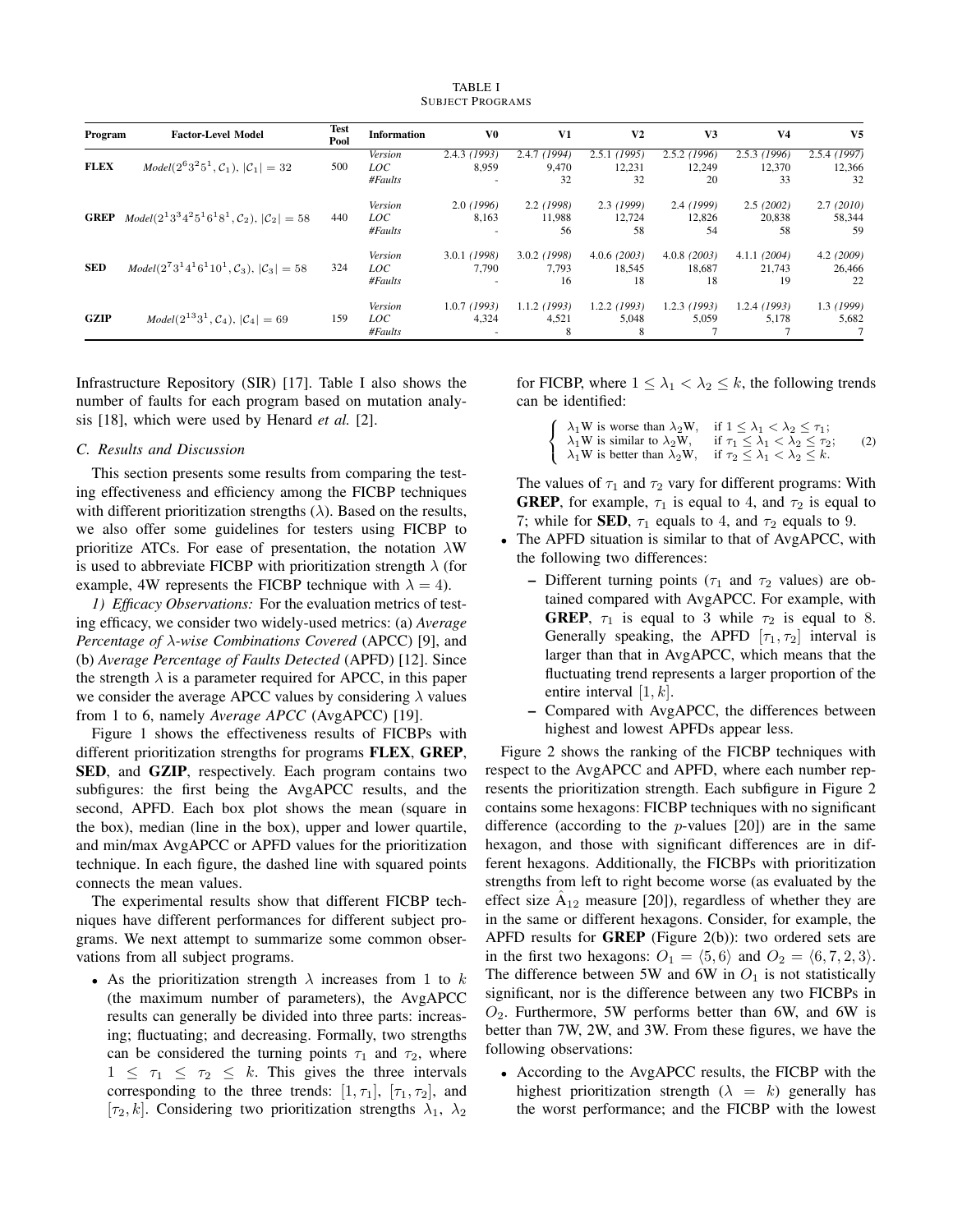

Fig. 1. Results for program FLEX.

prioritization strength  $(\lambda = 1)$  has the second worst. The results are similar for APFD: FICBP techniques with  $\lambda = 1$  and  $\lambda = k$  generally have the two worst performances — an exception being for GZIP, for which 13W is the second worst, and 1W is actually the second best.

*•* In most cases, the FICBP techniques generally have the best (or close to best) performance, in terms of both AvgAPCC and APFD, when the prioritization strength *λ* is approximately equal to  $\lceil \frac{k}{2} \rceil$ . For example, for **FLEX** and **GREP** with  $k = 9$ , the FICBP techniques 5W or



Fig. 2. Statistical ranking of the FICBP techniques.

6W are generally the best performers, for both AvgAPCC and APFD. For **SED** with  $k = 11$ , 5W has the best AvgAPCC performance, and is in the top four in terms of APFD (it should also be noted that there is no statistically significant difference amongst the best five FICBP techniques for APFD). For **GZIP** ( $k = 14$ ), 7W, 8W, and 9W are in the top three techniques in terms of AvgAPCC, and are in the top seven in terms of APFD (there is effectively no statistically significant difference among the top eight techniques for APFD).

To answer RQ1, the prioritization strength is recommended to be set at approximately  $\lceil \frac{k}{2} \rceil$ .

*2) Efficiency Observations:* Table II presents the prioritization cost of each FICBP technique for each subject program. Each cell in the table is a pair  $\mu/\rho$ , where  $\mu$  is the mean execution time, and  $\rho$  is standard deviation (calculated over the 100 independent runs performed per technique). It can be observed from the table that there is a turning point *τ* satisfying the following:

- For two prioritization strengths  $\lambda_1$  and  $\lambda_2$  (where  $1 \leq$  $\lambda_1 < \lambda_2 \leq k$ , when  $1 \leq \lambda_1 < \lambda_2 \leq \tau$ , the prioritization cost for  $\lambda_2$ W is greater than that for  $\lambda_1$ W.
- When  $\tau \leq \lambda_1 \leq \lambda_2 \leq k$ ,  $\lambda_1$ W has a higher prioritization cost than  $\lambda_2$ W.

According to the mean prioritization time,  $\mu$ , the turning point *τ* is generally equal to about half of the number of parameters:  $\tau = \lceil \frac{k}{2} \rceil$ . In other words, when  $\lambda = \tau$ , the prioritization time of *λ*W is highest. Moreover, FICBP with  $\lambda = k$  generally requires the least prioritization time among all possible prioritization strengths, with 1W requiring the second least.

Even though the prioritization time of  $\lceil \frac{k}{2} \rceil W$  is the highest, it still actually only requires a few seconds. 5W, for example, only takes 0*.*452 and 0*.*41 seconds for FLEX and GREP, respectively; 7W requires approximately 4 seconds with SED;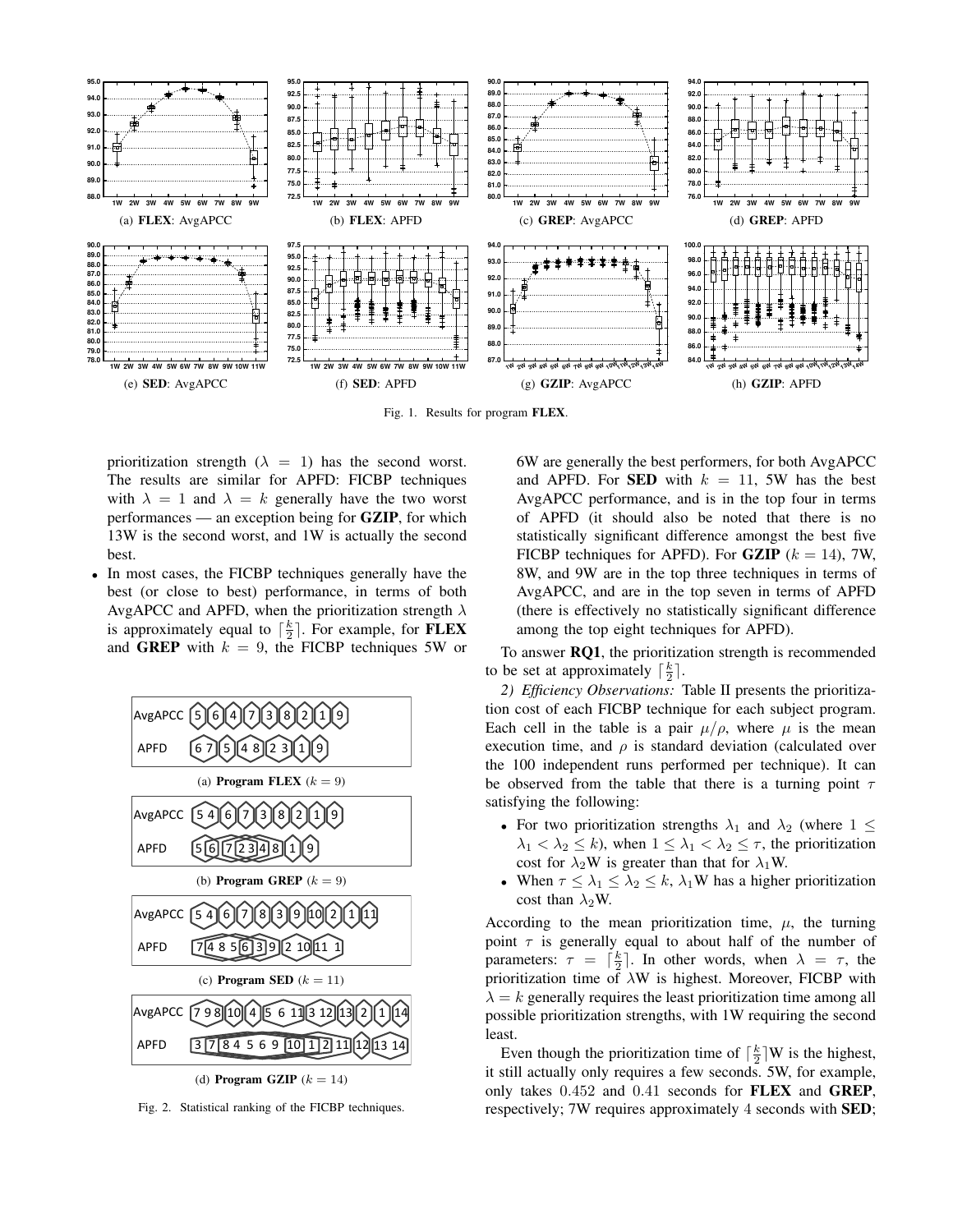TABLE II PRIORITIZATION TIME  $(\mu/\rho)$  OF EACH FICBP TECHNIQUE (IN MILLISECOND)

|                        | <b>Subject Program</b> |             |            |                |  |  |
|------------------------|------------------------|-------------|------------|----------------|--|--|
| <b>FICBP</b> Technique | <b>FLEX</b>            | <b>GREP</b> | <b>SED</b> | GZIP           |  |  |
| 1W                     | 35/6                   | 32/8        | 22/7       | $\frac{17}{8}$ |  |  |
| 2W                     | 94/8                   | 82/7        | 77/8       | 58/9           |  |  |
| 3W                     | 234/21                 | 202/6       | 274/31     | 250/10         |  |  |
| 4W                     | 402/8                  | 379/50      | 647/15     | 884/62         |  |  |
| 5W                     | 452/16                 | 410/13      | 1017/22    | 1865/29        |  |  |
| 6W                     | 337/38                 | 334/35      | 1100/24    | 3065/40        |  |  |
| 7W                     | 174/8                  | 213/9       | 980/21     | 4088/96        |  |  |
| 8W                     | 62/7                   | 77/7        | 573/16     | 3871/35        |  |  |
| 9W                     | 27/9                   | 28/6        | 257/11     | 2947/32        |  |  |
| 10W                    |                        |             | 84/8       | 1684/29        |  |  |
| <b>11W</b>             |                        |             | 20/6       | 734/20         |  |  |
| <b>12W</b>             |                        |             |            | 187/10         |  |  |
| 13W                    |                        |             |            | 38/7           |  |  |
| 14W                    |                        |             |            | 8/6            |  |  |

and 6W requires 1*.*1 seconds for GZIP. In other words, FICBP with  $\lambda = \lceil \frac{k}{2} \rceil$  seems comparable to that with other prioritization strengths for practical testing, according to the prioritization costs.

Based on these results and discussions, the answer to RQ2, therefore, is that no FICBP technique has the best testing effectiveness and efficiency. In other words, testing effectiveness and efficiency results seem contradictory when applying the FICBP technique to the prioritization of ATCs. Nonetheless, the FICBP techniques with the best testing effectiveness require comparable prioritization time to other FICBP techniques, allowing us to conclude that they are the most cost-effective, especially when testing resources (such as prioritization cost) are not limited.

In conclusion, when applying the FICBP technique to prioritize ATCs, we recommend setting the prioritization strength  $\lambda$  to approximately  $\lceil \frac{k}{2} \rceil$  when testing resources are sufficient. However, when testing resources are limited, a small or high prioritization strength is suggested for FICBP.

## IV. THREATS TO VALIDITY

In spite of our best efforts, our experiments may face some threats to validity. There are three potential threats to the external validity, listed as follows:

*1) Subject Program Threat:* We only examined four subject programs in this study, written in the C language, each of which being of a relatively medium size. However, the programs are all relatively small with respect to the number of parameters. Nevertheless, all the programs were obtained from a well-studied repository [13]. As discussed by Petke *et al.* [9], constraints could significantly reduce the number of parameters in the SUT. In other words, when the SUT contains a large number of parameters, constraints could be adopted to remove many of them. Therefore, when testing an SUT with many parameters, conclusions obtained from this study could also be relevant.

*2) ATC Threat:* We used the test suite of ATCs obtained from the SIR [17], for each program. These test suites were constructed using the Test Specification Language (TSL) [21]. There are many other types of ATC sets in the field of

combinatorial testing [4], including *covering arrays* [22], that could be constructed by many popular tools such as *Covering Arrays by Simulated Annealing* (CASA) [23].

*3) Randomness Threat:* Since FICBP contains some randomness, we ran all techniques 100 times, and also adopted inferential statistics to compare the results. This should minimize the validity threats related to the randomness.

In addition to the steps taken to address the potential threats to validity, further studies will be conducted in the future using more programs with more parameters, and more ATC test suites.

## V. CONCLUSIONS AND FUTURE WORK

ATCP aims at achieving higher rates of fault detection, and has been widely used to prioritize ATCs that are derived by modeling the system under test. One well-known method of ATCP is the *fixed-strength interaction coverage based prioritization* (FICBP), which chooses an element from the candidates as the next ATC such that it covers the largest number of fixed-strength level combinations that have not yet been covered by previously selected ATCs. It requires a fixed strength as the input, namely *prioritization strength*. Previous studies have generally used prioritization strengths ranging in value from 1 to 6. To the best of our knowledge, however, no other study has yet examined whether or not these values are most appropriate. In this paper, we have attempted to answer this question. Based on our experimental results, we have the following observations:

- *•* As *λ* increases, the FICBP testing effectiveness generally increases, then reaches a peak, and then fluctuates around the peak. After this, the effectiveness generally decreases.
- *•* The FICBP techniques generally have worst performance when  $\lambda = 1$  and  $\lambda = k$ , where k is the number of parameters that influence the system under test, regardless of the rates of interaction coverage and fault detection.
- If testers attempt to apply FICBP to the prioritization of ATCs, it is recommended that they set the prioritization strength  $\lambda$  to be approximately equal to half of the number of parameters, i.e.,  $\lambda = \lceil \frac{k}{2} \rceil$ , where *k* is the number of parameters, especially when testing resources are not limited. However, when testing resources are not sufficient, a small or large prioritization strength is recommended.

The *τ -wise covering array* [22] is a special set of ATCs that covers all valid  $\tau$ -wise level combinations, where  $\tau$  is called the *generation strength*. As discussed in this paper, the prioritization strength is used in FICBP. Therefore, it is very promising to investigate the relationship between the generation strength and prioritization strength, which would provide some helpful insights for combinatorial testing users when using FICBP to prioritize covering arrays.

#### ACKNOWLEDGMENT

We would like to thank Christopher Henard for providing us the fault data for the four subject programs. This work is supported by the National Natural Science Foundation of